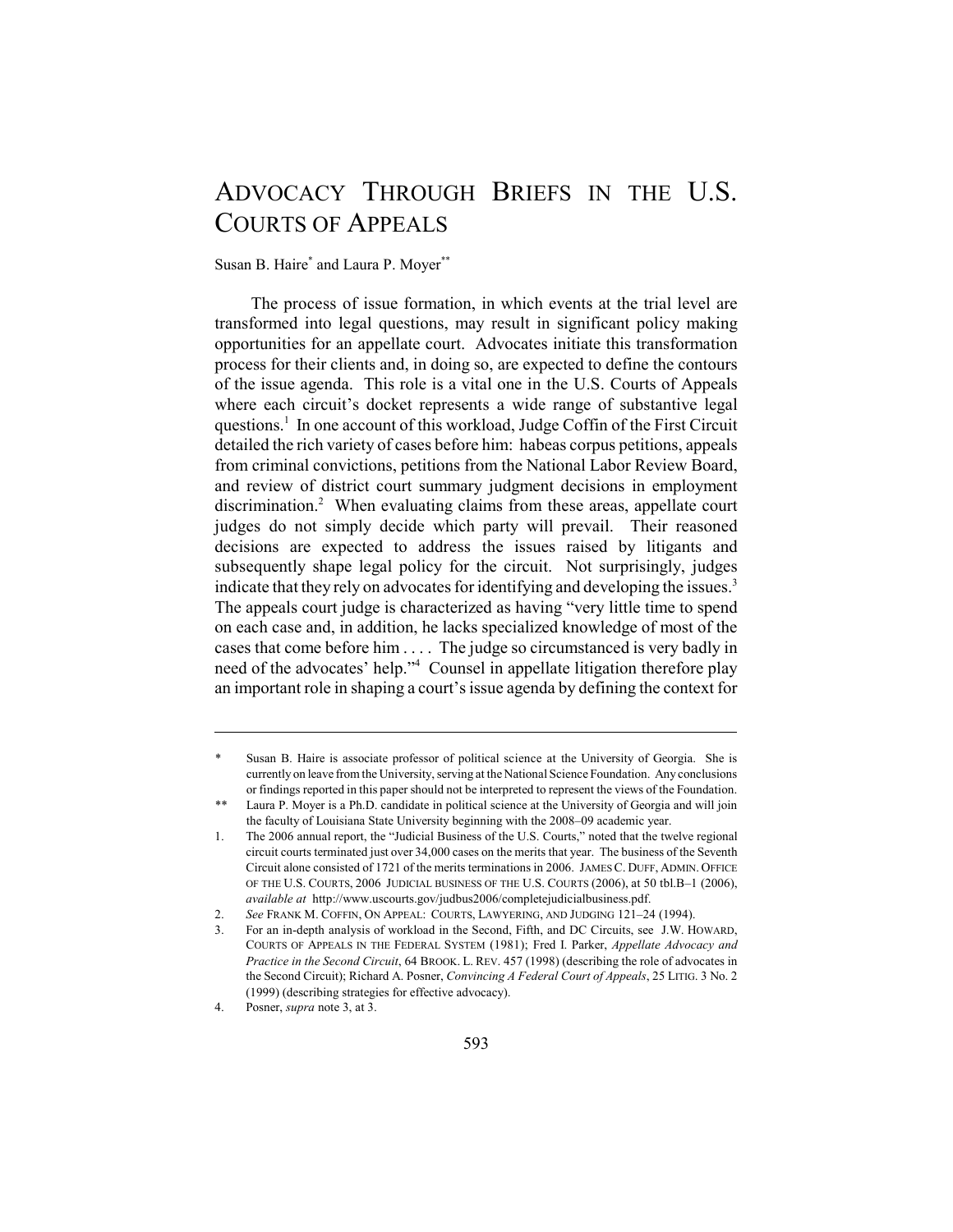their judicial audience. Through appellate briefs, advocates can provide clear cues in a complex decision making environment.<sup>5</sup>

The focus of this paper is to evaluate the role of advocates in the U.S. Court of Appeals for the Seventh Circuit by examining the characterization of issues offered in appellate briefs against the issues addressed in the court's decisions. Specifically, in an environment in which attorneys are expected to frame the issues on appeal and judges are expected to respond to those issues, what accounts for judges addressing some issues while suppressing others? By explicitly focusing on how the substantive content of an opinion is shaped, we depart from other, earlier scholarship on the advantages of "repeat player" litigants that primarily emphasizes who wins (and who loses) on appeal.<sup>6</sup> Though this study is exploratory in its scope, we believe it does offer some important insights into the process of issue framing in the U.S. Courts of Appeals.

This essay proceeds in the following way. Part I reviews existing scholarship on appellate advocacy and relevant theoretical frameworks advanced in prior studies of judicial decision making. Part II describes the data used and the approach to analysis. Part III presents the results, comparing the findings on the Seventh Circuit with an earlier analysis of appellate litigation in the Eleventh Circuit. Part IV offers some concluding comments.

# PART I. JUDICIAL DECISION MAKING AND APPELLATE ADVOCACY

# A. Party Capability Theory and the Role of Counsel

"Repeat-player" parties with organizational strength tend to prevail more often than "one-shot" litigants in cases before the U.S. Courts of Appeals.7 Party capability theory posits several reasons for this trend, including the notion that litigants with superior resources can retain better quality counsel who provide parties with expertise in substantive matters as well as procedural

<sup>5.</sup> Although oral argument provides counsel an opportunity to clarify the issues, advocates' presentations are generally limited to the issues and legal authorities raised in the briefs.

<sup>6.</sup> *See* Marc Galanter, *Why the Haves Come Out Ahead: Speculations on the Limits of Legal Change*, 9 LAW &SOC'Y REV. 95 (1974)(developing a conceptual framework for understanding the advantage of repeat player haves over one-shotter litigants); Donald R. Songer & Reginald S. Sheehan, *Who Wins on Appeal? Upperdogs and Underdogs in the U.S. Courts of Appeals*, 36 AM.J. POL. SCI. 235 (1992) (finding empirical support for party capability theory in judicial decisions using ordinal categorization with individual litigants at one end of the spectrum and the federal government at the other end).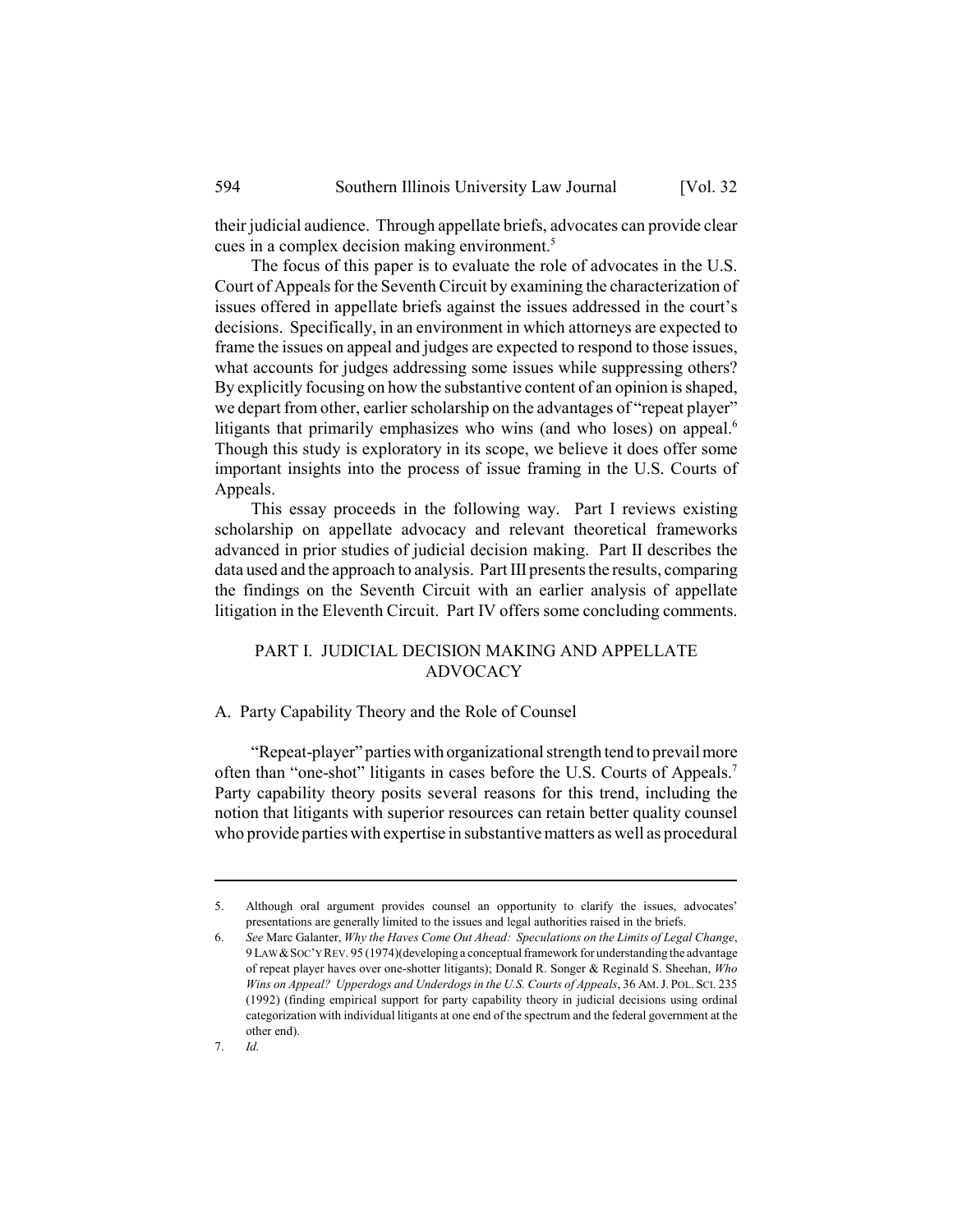issues.<sup>8</sup> In "ordinary" civil litigation before trial courts, attorneys have been portrayed as "brokers" with counsel focused on securing the best "deal" for their client.<sup>9</sup> The role of counsel at the appellate level shifts, however, as advocates rely more on legal skills and institutional experience to screen cases and present information to a judicial audience on behalf of their clients.<sup>10</sup> At this level, attorneys, through appellate briefs and oral arguments, can shape the court's issue agenda and persuade judges to adopt their arguments.<sup>11</sup> The relative success of counsel's efforts may vary, however. In the U.S. Courts of Appeals, one analysis of products liability decisions found that attorneys with no previous appearance before a particular circuit were less successful in persuading their judicial audience.<sup>12</sup> A recent study of cases decided by the Supreme Court of Canada found that the probability of litigant success increased with the size of the litigation team.<sup>13</sup>

B. Issue Framing and Information Processing in Appellate Courts

In appellate litigation, advocates are responsible for defining the contours of the issues for the court to address. The Federal Rules of Appellate Procedure clearly specify that initial briefs filed by parties contain a statement of issues that is to be placed before the brief's arguments.14 Following the identification of issues presented, the brief provides a summary of the argument followed by the body of the argument that includes citations to relevant precedent.15 Through issue statements, attorneys initially frame the questions raised in the appeal for their judicial audience. In the arguments, counsel attempt to convince that audience of the need to follow the issue frame presented in his or her brief.

Psychological perspectives offer some insights on potential causal mechanisms for an expected relationship between issue framing and judicial

<sup>8.</sup> Kevin McGuire, *Repeat Players in the Supreme Court: The Role of Experienced Lawyers in Litigation Success*, 57 J. POL. 187 (1995).

HERBERT M. KRITZER, THE JUSTICE BROKER: LAWYERS AND ORDINARY LITIGATION (1990).

<sup>10.</sup> Gregory J. Rathjen, *Lawyers and the Appellate Choice: An Analysis of Factors Affecting the Decision to Appeal*, 6 AM. POL. RES. 387 (1978) (noting the importance of attorneys in decision to appeal).

<sup>11.</sup> LEE EPSTEIN &JOSEPH F.KOBYLKA,THE SUPREME COURT AND LEGAL CHANGE (1992) (finding that attorneys may alter the contours of legal issues).

<sup>12.</sup> Susan B. Haire, Stefanie A. Lindquist & Roger Hartley, *Attorney Expertise, Litigant Success, and Judicial Decisionmaking in the U.S. Courts of Appeals*, 33 LAW & SOC'Y REV. 667 (1999).

<sup>13.</sup> John Szmer, Susan W. Johnson & Tammy A. Sarver, *Does the Lawyer Matter? Influencing Outcomes on the Supreme Court of Canada*, 41 LAW & SOC'Y REV. 279 (2007).

<sup>14.</sup> FED. R. APP. P. 28

<sup>15.</sup> *Id.*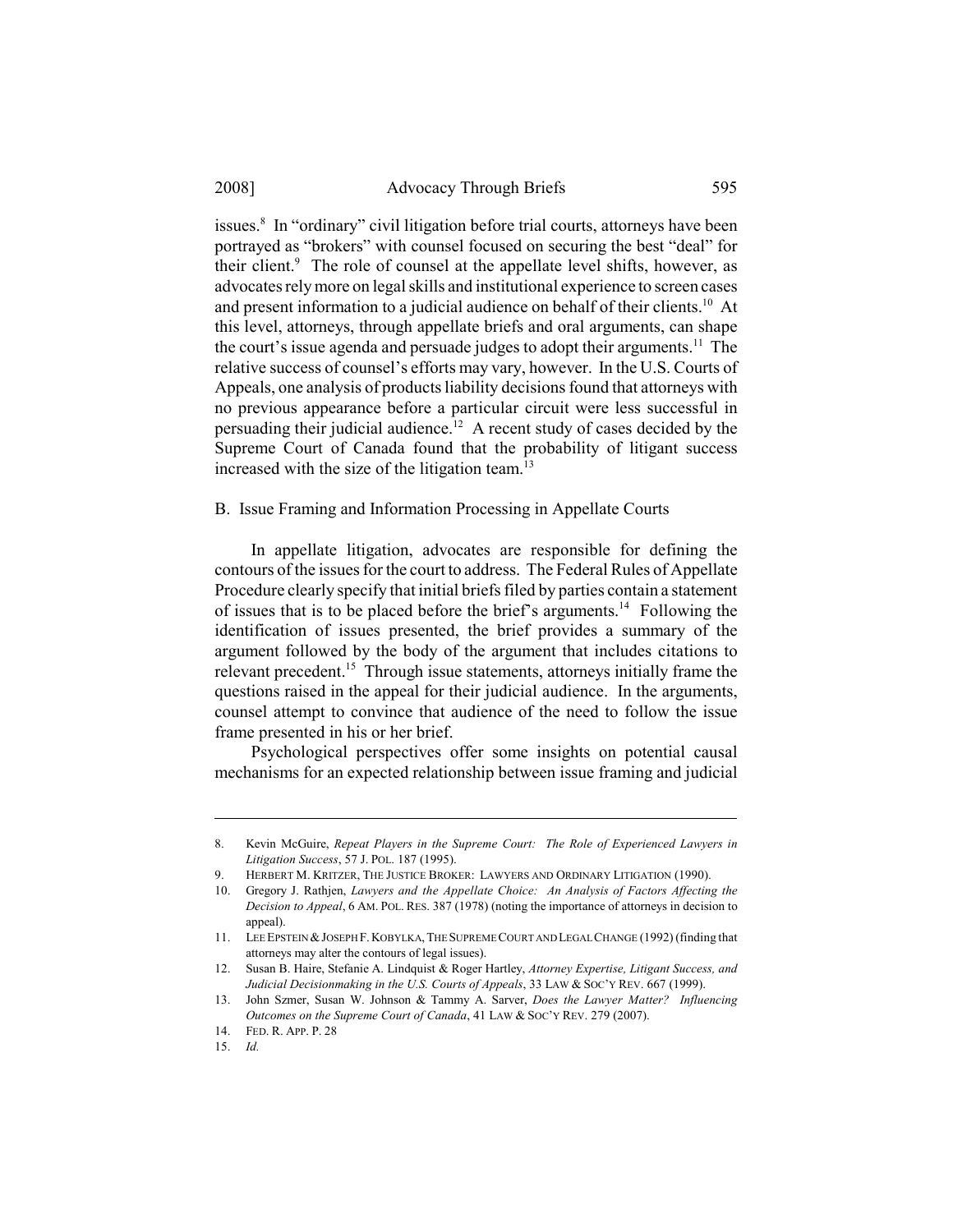behavior. In one, issue framing is thought to simply activate memory structures and the accompanying concepts and other opinion ingredients. Shortcuts or "cues" trigger these knowledge structures in the decision making process. In the context of appellate courts, judges may be viewed as possessing limited attention and information-processing abilities due to their heavy, diverse caseload. Therefore, judges' memory structures are "primed" through issue statements crafted by counsel to activate specific considerations for their judicial audience. This priming effect may then be enhanced by the use of precedent in the body of the argument. Once she has refreshed her memory on this legal policy issue, the judge will then decide on the basis of her previous legal and extra-legal preferences governing this issue.

In a more sophisticated model of this linkage, issues frames are thought to affect opinion by selectively highlighting elements in "such a way as to promote a particular problem definition, causal interpretation, moral evaluation, and/or treatment recommendation."<sup>16</sup> This model of framing effects proposes that "[f]rames . . . supply no new information . . . yet their influence on our opinions may be decisive through their effect on the perceived relevance of alternative considerations."17 In appellate advocacy, counsel's issue statements structure the decision making process by selectively identifying the array of potential questions raised on appeal. Following the issue statements, attorneys selectively utilize precedent and other legal authorities that would be expected to control the outcome of the case. Viewed in this light, the effect of issue framing is not simply the activation of particular memories. Issue framing becomes an integral part of persuading judges of the merits of one's case.18

Advocates have long recognized the importance of the issue statement and its potential effect on winning and losing the case. Although the temptation is to itemize all potential legal errors committed in the trial court, one single meritorious issue may get lost in the "blizzard" of questions. Issue selectivity is encouraged by appeals court judges who recognize their own limitations due to heavy dockets.<sup>19</sup> Since substantial deference is accorded to the lower court, the advocate must convince the appellate judge that the error

<sup>16.</sup> Thomas E. Nelson, Zoe M. Oxley & Rosalee A. Clawson, *Toward a Psychology of Framing Effects*, 19 POL. BEHAV. 221, 222 (1997).

<sup>17.</sup> *See id.* at 226.

<sup>18.</sup> Frames not only help organize information, but also often suggest a course of action. *See id.* at 222 (discussing the framing of the Bosnian conflict as "genocide" or "a lingering dispute" and the courses of action suggested by each frame). By selectively citing precedent and other legal authorities, attorneys heighten judges' attention to particular elements of the claim, while downplaying other elements, and consequently may succeed in promoting a favored outcome.

<sup>19.</sup> *See* COFFIN, *supra* note 2, at 172.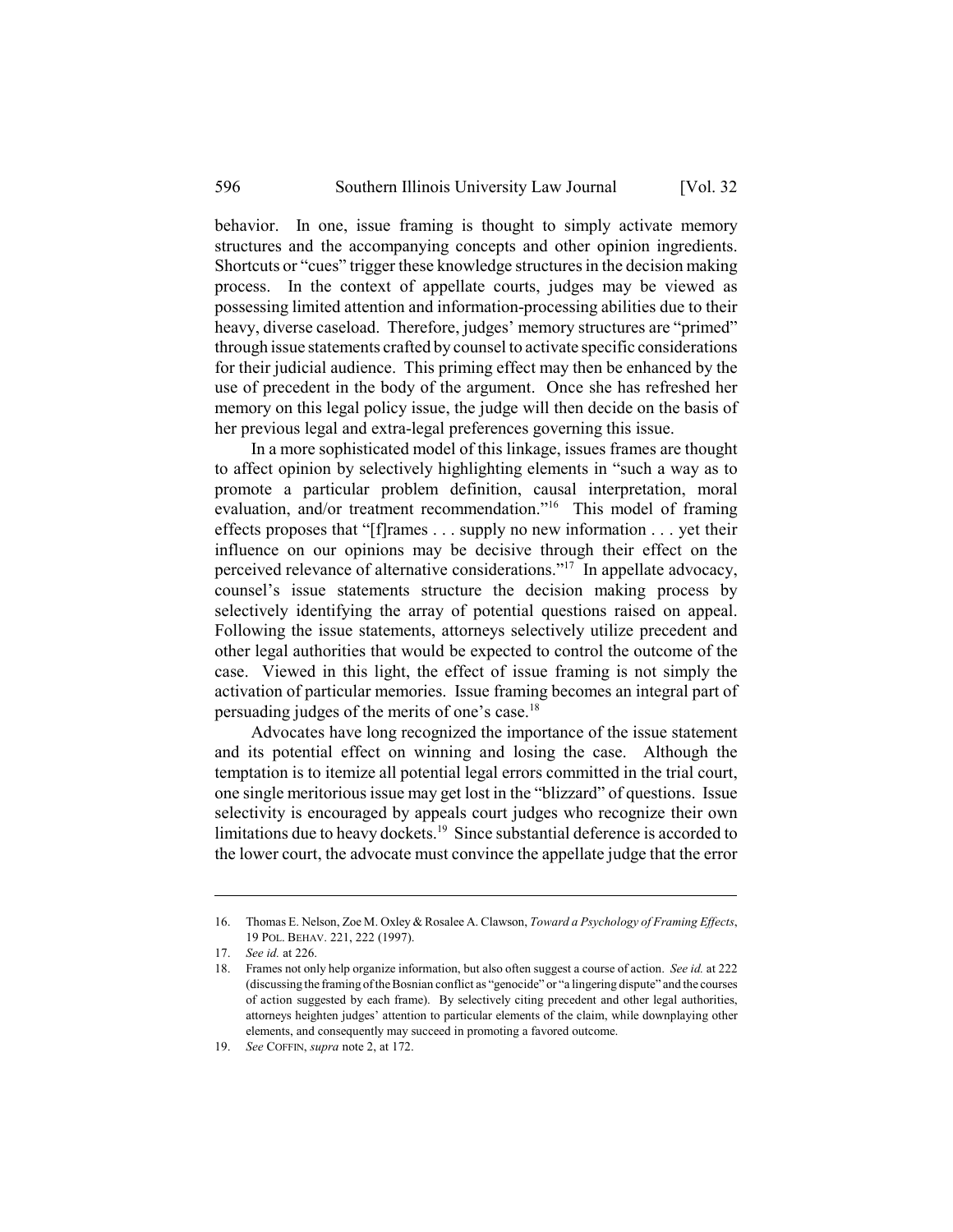merits reversal. Still, the decision to exclude an issue from the "statement of issues" is problematic as a court may refuse to consider arguments not based on the statement of issues. Issue framing decisions by advocates are complicated further by court rules which limit the page length for each brief.

C. Issue Fluidity and Appellate Advocacy

As outlined thus far, appellate advocates play an important role in identifying the issues for the court. The consequences of this role become more important, however, in light of research on case perceptions and issue fluidity. In an early analysis of the Supreme Court, one scholar noted that there was a "potential disparity between a highly complex and fluid 'input' stage and a relatively simplistic official 'output' in the judicial process."20 Research on the U.S. Supreme Court has found that justices often ignore issues raised in attorneys' briefs and sometimes address issues not raised by the parties, contrary to their own court rules.<sup>21</sup> These two separate phenomena, issue suppression and issue expansion.<sup>22</sup> appear to be driven by very different sets of factors. Issue expansion, a relatively infrequent event, appears to be closely related to the policy agenda-setting processes of the Supreme Court. On the other hand, issue suppression on the Court is more likely to occur when a brief raises "too many" questions or there are time limitations imposed by the end of the term.<sup>23</sup>

#### PART II. ANALYTICAL FRAMEWORK

#### A. Judicial Treatment of Issues on the U.S. Courts of Appeals

Institutional features of the circuit and legal rules may be expected to shape the treatment of appellate advocates' issue statements in cases decided by the U.S. Courts of Appeals generally and reduce the likelihood of issue expansion in particular. For example, judges generally do not address

<sup>20.</sup> J.W. Howard, *On the Fluidity of Judicial Choice*, 62 AM. POL. SCI. REV. 43, 55 (1968).

<sup>21.</sup> Rules 14.1(a) and 24.1(a) explain that the issues considered by the court will be limited to those issues raised in the cert petition and in the brief, except where there is clear error evident from the record. *See* RULES OF THE SUPREME COURT OF THE UNITED STATES 10, 28 (2007) *available at* http://www.supremecourtus.gov/ctrules/ctrules.html (last visited Apr. 8, 2008).

<sup>22.</sup> McGuire and Palmer's later analysis substitutes the term "expansion" for "creation." *See* Kevin McGuire & Barbara Palmer, *Issues, Agendas, and Decision Making on the Supreme Court*, 90 AM. POL. SCI. REV. 853 (1996).

<sup>23.</sup> Kevin McGuire & Barbara Palmer, *Issue Fluidity on the U.S. Supreme Court*, 89 AM.POL.SCI.REV. 691 (1995).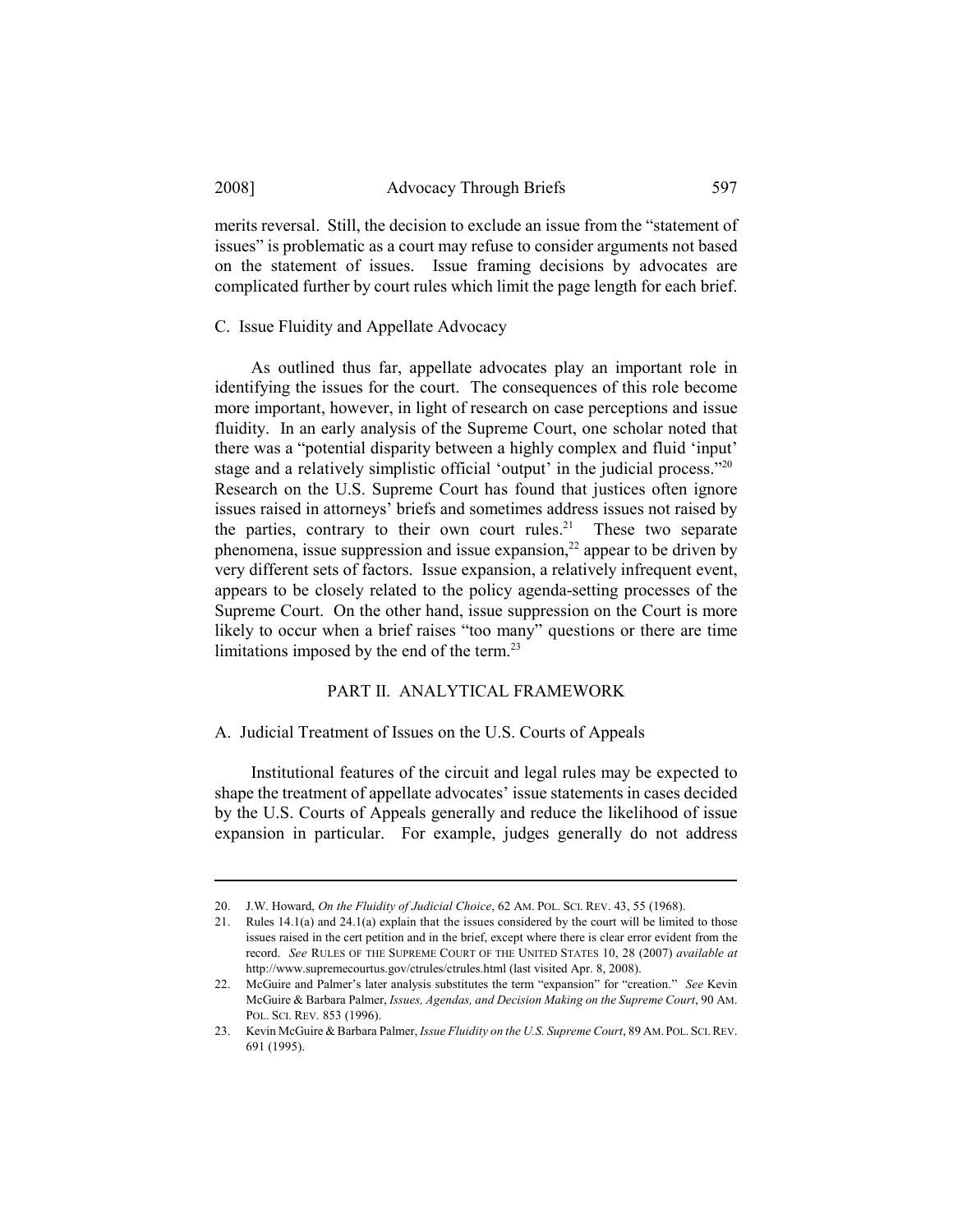questions that were not properly raised in the district court.<sup>24</sup> In some very limited situations, the court will entertain arguments not raised below and even less frequently, identify an issue *sua sponte*. There are two scenarios that potentially lend themselves to issue creation or expansion. In the first one, judges may raise issues that relate to the processing of the appeal. For example, appellate judges must address whether the court has jurisdiction to hear the case, even if the issue is not raised by one of the parties. Over the course of an appeal, unethical or improper conduct by attorneys may result in judges raising Federal Rule of Civil Procedure 11 sanctions *sua sponte*. Under a second scenario, issue expansion may occur when widespread, repeatable legal error seems likely.25 Concerned about future appeals and the functioning of the judiciary, judges may raise an issue to address these institutional needs.

Like all circuits, the U.S. Court of Appeals for the Seventh Circuit provides a set of guidelines and rules for attorneys filing appellate briefs with the court.26 The Practitioner's Handbook reminds attorneys that briefs are "by far the more important step" in persuading judges because they should "contain all that the judges will want to know" and are reviewed by the judges both before and after oral argument.<sup>27</sup> It further cautions that, because

judges are reading the briefs in six cases in preparation for each day of oral argument[,] . . . [t]he writer must select what is important and deal only with that . . . Except in unusually complicated cases, a brief that treats more than three or four matters runs a serious risk of becoming too diffused and giving the overall impression that no one claimed error can be very serious.<sup>28</sup>

In a recent interview, one federal appeals court judge from another circuit agreed with the three-to-four issue rule of thumb, noting, "When I read a brief, I want to be able to put it down and say, 'What is he asking for?' If there's

<sup>24.</sup> *See* DAVID G.KNIBB,FEDERAL COURT OF APPEALS MANUAL § 1:2, at 3–7 (5th ed. 2007) (identifying several exceptions to the general rule of not raising new issues on appeal including situations that involve plain and fundamental error, issues of great public concern, standing, mootness, ripeness, and res judicata).

<sup>25.</sup> For instance, a panel might describe a hypothetical situation that differs in some way from the facts in the case at hand, as a means of explaining a broader rule related to prosecutorial conduct. If neither of the litigants asked the court to establish a broader rule in its brief, but instead kept a narrow focus on the dispute in question, this would be one example of issue expansion.

<sup>26.</sup> *See* PRACTITIONER'S HANDBOOK FOR APPEALS TO THE UNITED STATES COURT OF APPEALS FOR THE SEVENTH CIRCUIT 71–75 (2003), *available at* http://www.ca7.uscourts.gov/Rules/handbook.pdf.

<sup>27.</sup> *See id.* at 71.

<sup>28.</sup> *See id.* at 74.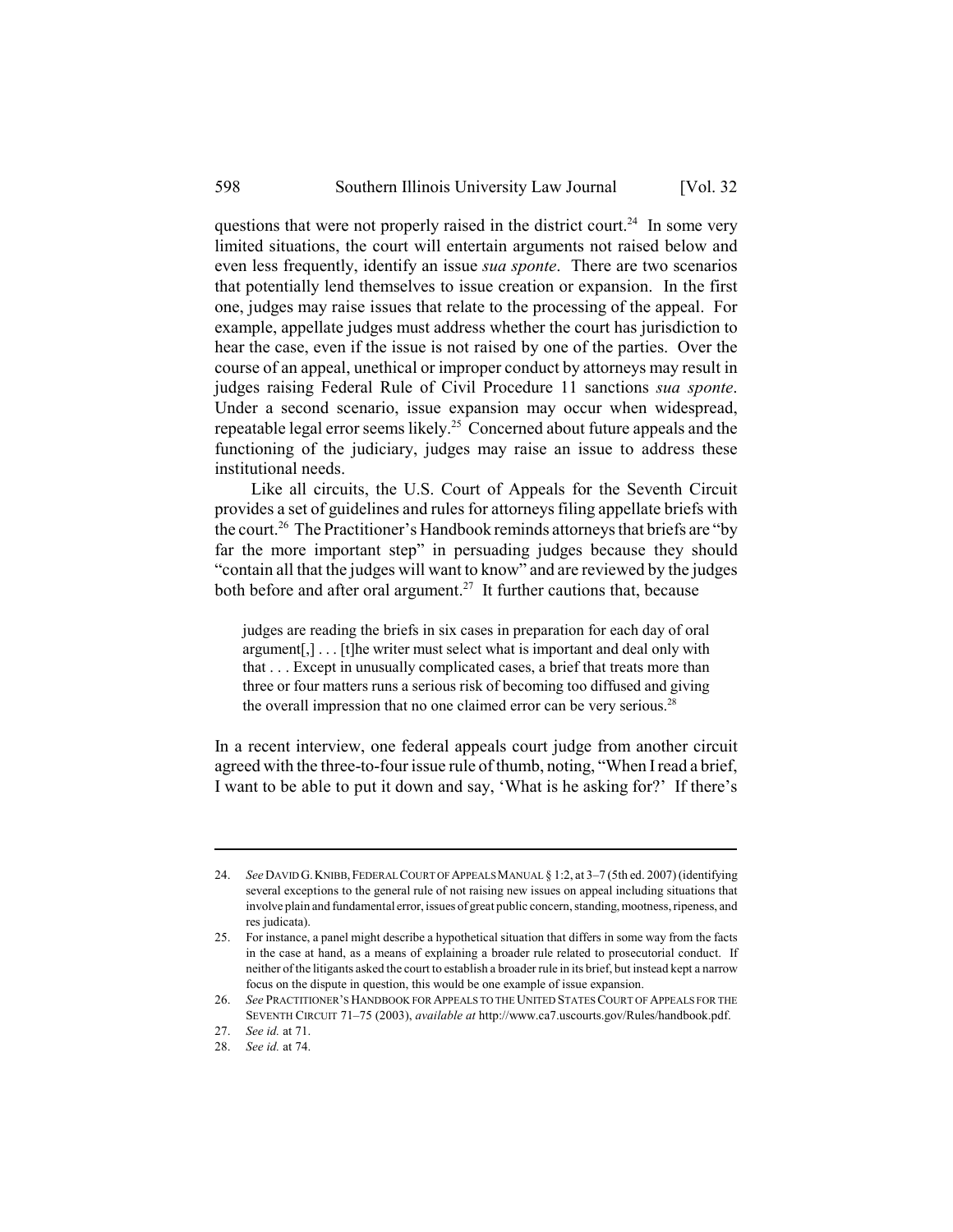one long monologue and the issues aren't clear, you're not clear what they're asking for."29

The characterization of issue agendas presented in research on the Supreme Court tends to conceptualize judicial treatment of the issue agenda as one where the court suppresses, expands upon, or agrees with the questions presented by the parties.<sup>30</sup> Yet, parties and courts can generally agree on the broad parameters of the issue agenda but still differ in the specific characterization of the issues. For example, the statement of issues may characterize the case as raising multiple issues whereas the opposing brief consolidates them into a single issue. Or, there may be substantial overlap in the briefs' contentions but no explicit agreement in the characterization of an issue. Although variation may be due to flexible legal standards and authors' writing styles, differences also may stem from calculated decisions by counsel to frame issues in the most favorable light possible. Even if the characterization does not contribute to an outright win for their client, an attorney's efforts to define the issues can minimize the potential loss. For example, counsel may decide to appeal an adverse trial court holding that is broadly defined. On appeal, counsel may be expected to lose the case in terms of outcome; however, counsel may also "win" if the court follows their characterization of the issues and narrows the scope of the trial court's holding.

#### B. Appellate Processes and Issue Agendas

The initial responsibility for identifying the issues rests with the appellant. Assuming that counsel did not waive the issues in the trial court below, appellant's initial brief identifies the questions presented in the appeal and establishes the baseline for subsequent efforts to modify that issue agenda. Although the norm is for the appellee to follow the appellant's issue statement, appellee's counsel can expand or modify the agenda in their own statement of questions presented. An appellant has the opportunity to respond to the appellee's brief in a "reply" brief; however, these briefs typically focus on countering arguments and distinguishing precedent raised in the opponent's brief and generally do not raise any additional issues. Given the sequential process of filing briefs, one would expect appellees to follow the characterization of issues originally presented by the appellant or, at a minimum, begin with the issues that are raised by appellant. However, the appellee may add issues to lead to a favorable outcome. In addition, the

<sup>29.</sup> Confidential interview (Dec. 27, 2007).

<sup>30.</sup> *See* McGuire and Palmer, *supra* note 22, at 853.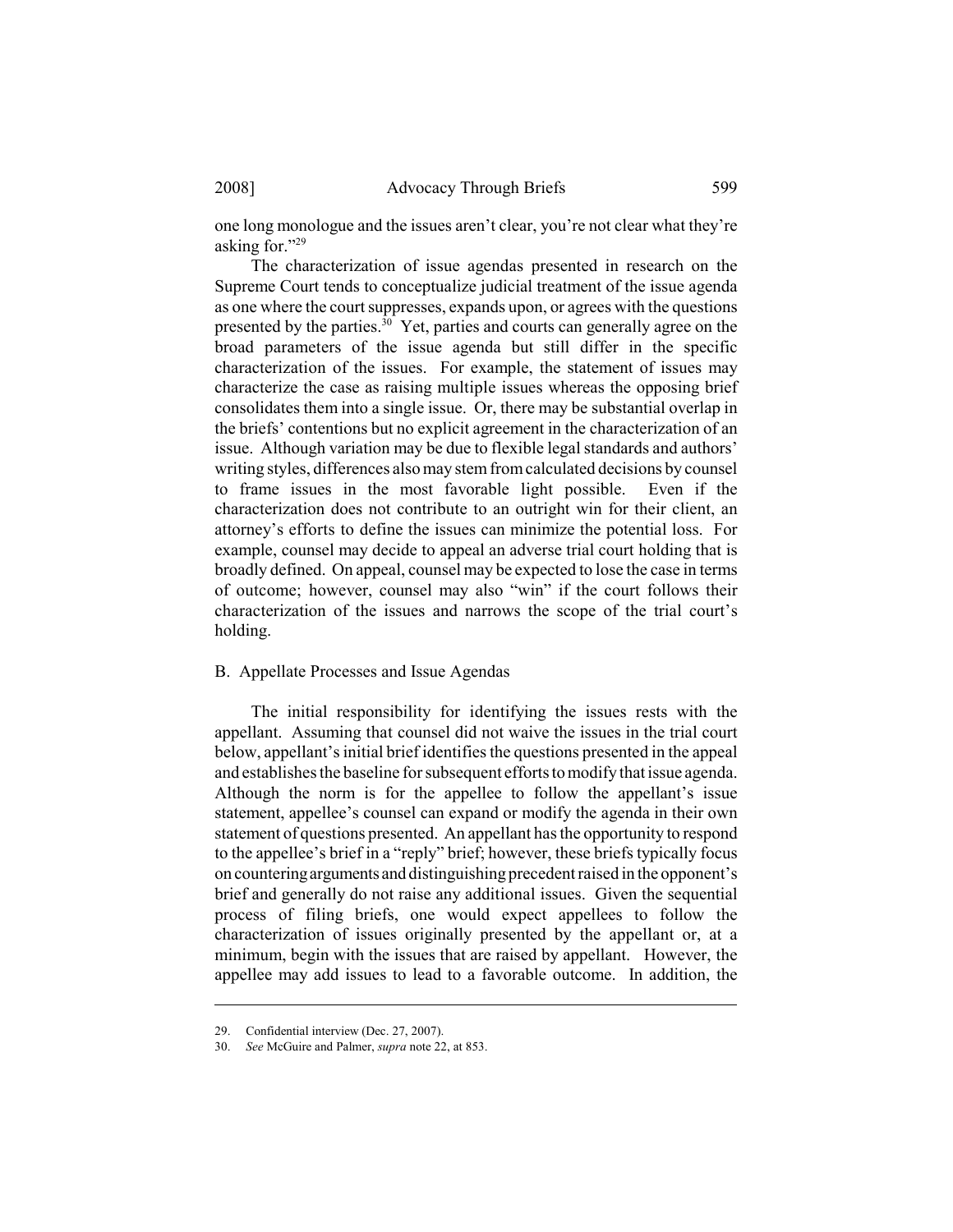appellee may re-order the questions presented or devote more space in its brief to highlight particular issues.

As noted earlier, the court may decide an issue *sua sponte* in very limited circumstances, such as procedural matters that arise between trial and the time of appeal. Therefore, in the aggregate, issue expansion will be rare. In contrast, a wide range of potential factors contributes to the probability that a court will not address issues raised by counsel. Issue suppression is particularly likely when the question is without merit. In these situations, attorneys have not been selective in their identification of the questions presented. Evidence of the lack of selectivity may be found simply in the number of questions presented. As outlined earlier, if judges possess limited information processing abilities due to their caseload, cases that raise "too many" issue frames are more likely to result in issue suppression. Courts can refuse to follow the issue characterizations put forth by the parties and propose overlapping, alternative characterizations. If the court does not adopt the parties' agendas, the decision to adopt an alternative may be guided by the same sorts of institutional considerations that lead to issue suppression. However, in contrast to suppression, clarification requires that judges take additional time to re-characterize an issue frame. Therefore, one would expect that judges would prefer to either suppress or rely on the frame provided.

From this perspective, successful advocacy includes the ability to frame the issues and arguments to be addressed by the court. Here, we focus on the initial element of issue framing in which counsel may be expected to influence this process through their own statement of issues presented in the appellate brief. Our analysis examines factors which may contribute to the likelihood of an issue being addressed. In the latter part of our analysis, we build on these findings to evaluate more broadly whether litigant success is shaped by legal resources.

#### C. Data and Methods

To explore these questions, we gathered data from parties' appellate briefs filed in connection with a probability sample of cases decided by the U.S. Court of Appeals for the Seventh Circuit from  $2001-2003$ <sup>31</sup> We also

<sup>31.</sup> To compile our sample, we first generated a list of all published opinions by three-judge panels from the Seventh Circuit in a given year using Lexis Nexis. We then selected every twenty-first case for inclusion. Using a systematic sampling strategy ensures that our sample is representative of the time period of the study, though like any sample, there will be some error around the estimates. Given that the results from this initial exploratory study parallel those of a much larger study of the Eleventh Circuit, we can be reasonably confident that our findings here are not driven by bias in our sample. *See* Susan B. Haire, Issue Framing, Court Agendas, and Advocacy in the U.S. Courts of Appeals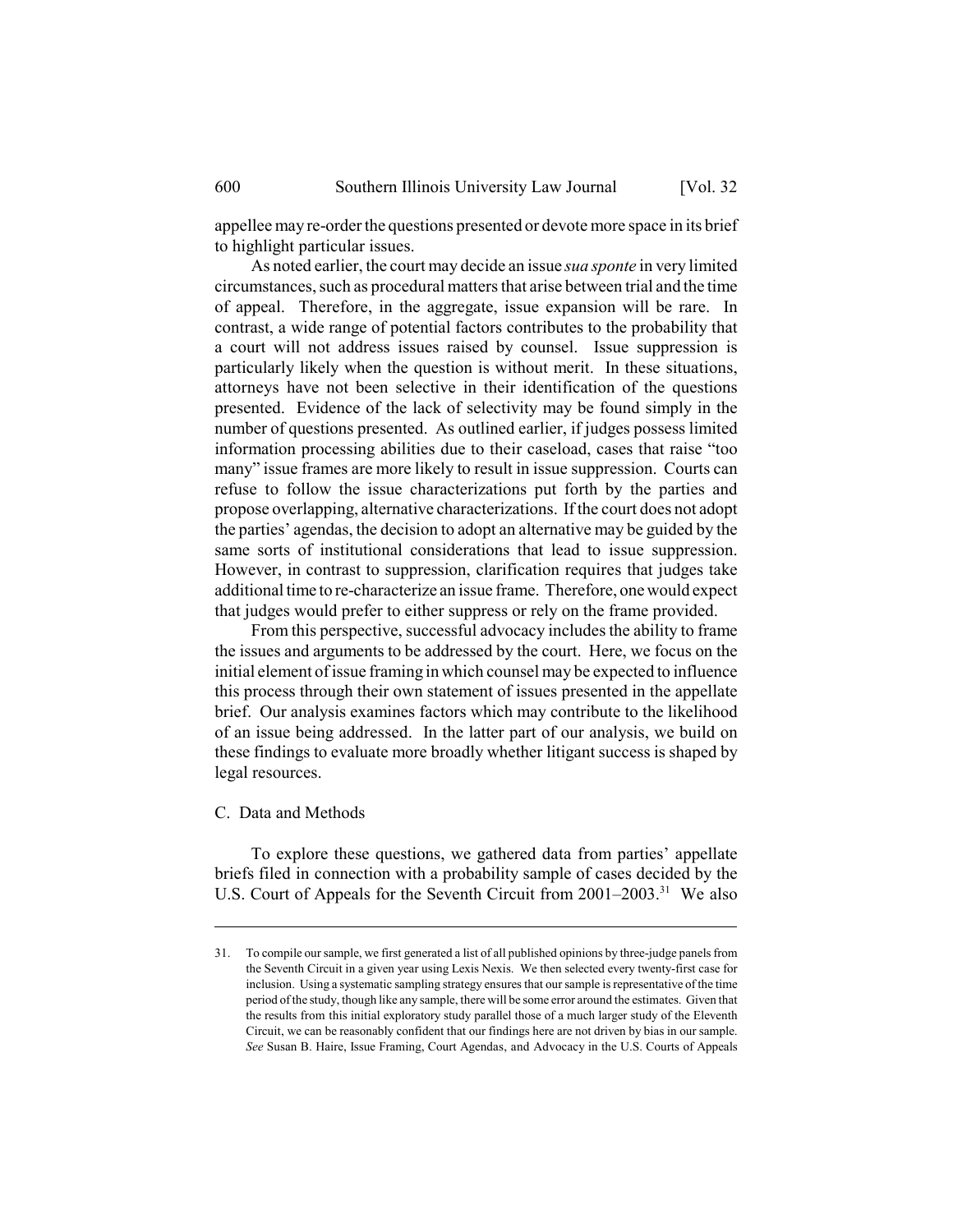compared these data with information previously collected on briefs filed with the U.S. Court of Appeals for the Eleventh Circuit from 1994 to 1997.32 Appellate briefs for all parties were coded. After excluding those cases where briefs were not available, counsel could not be identified, or court opinions did not provide sufficient information to assess judicial treatment of issues, data for the analysis of Seventh Circuit appellate litigation were drawn from 34 cases decided with published opinions. This observation strategy yielded 205 observations (with issues as the unit of analysis) and 68 observations (with issue agendas as the unit of analysis).<sup>33</sup> The analysis of Eleventh Circuit issue agendas was based on information collected from 104 cases, yielding 275 observations (with issues as the unit of analysis).

In the appellate process, the appellants, seeking redress of a trial court's errors, largely frame the issues for appellate litigation. While respondents may also raise new issues, these parties largely react to the issues raised by the appealing party. As a result, this analysis controls for litigant status (i.e. comparing appellants with other appellants) to determine if certain parties may be more successful than others.

In terms of coding, the statement of issues ("questions presented") was recorded verbatim. The word count for arguments contained in the brief which addressed the issue(s) also was recorded. The appellate court opinion was then coded in two stages. First, the issues identified by the court were coded. An issue was coded as present if the court explicitly referred to the question as an "issue" in the introductory text of the opinion and/or the organization of the opinion, including the use of headings, to indicate an issue.<sup>34</sup> In the second stage of data collection, the issue agenda of each party was compared against the issues addressed in the court opinion to determine judicial treatment of the litigant's issue statements.

<sup>(</sup>April 27, 2000) (unpublished conference paper, on file with authors).

<sup>32.</sup> The Eleventh Circuit briefs were also drawn from a probability sample of published opinions, and a portion of the data were collected with the support of grants from the National Science Foundation (SES–0318349 and SBR 98–19628). Any findings and conclusions of this paper do not necessarily reflect the views of the Foundation. While the appellate briefs coded from the Eleventh Circuit were accessed on site at the court's library in Atlanta, the briefs from the Seventh Circuit were accessed electronically from http://www.ca7.uscourts.gov/briefs.htm. Pursuant to the Judiciary Privacy Policy of the Judicial Conference of the United States, appellate briefs filed in criminal cases are not electronically available and are thus not included in this sample of Seventh Circuit briefs.

<sup>33.</sup> We define an "issue agenda" as the set of issues raised by each party (appellant and respondent). Therefore, a case with one appellant brief and one respondent brief will contain two issue agendas.

<sup>34.</sup> This coding convention proved to be reliable method of identifying the issue agenda of the court (in an earlier analysis of the Eleventh Circuit, this method resulted in an inter-coder agreement rate of approximately 85%).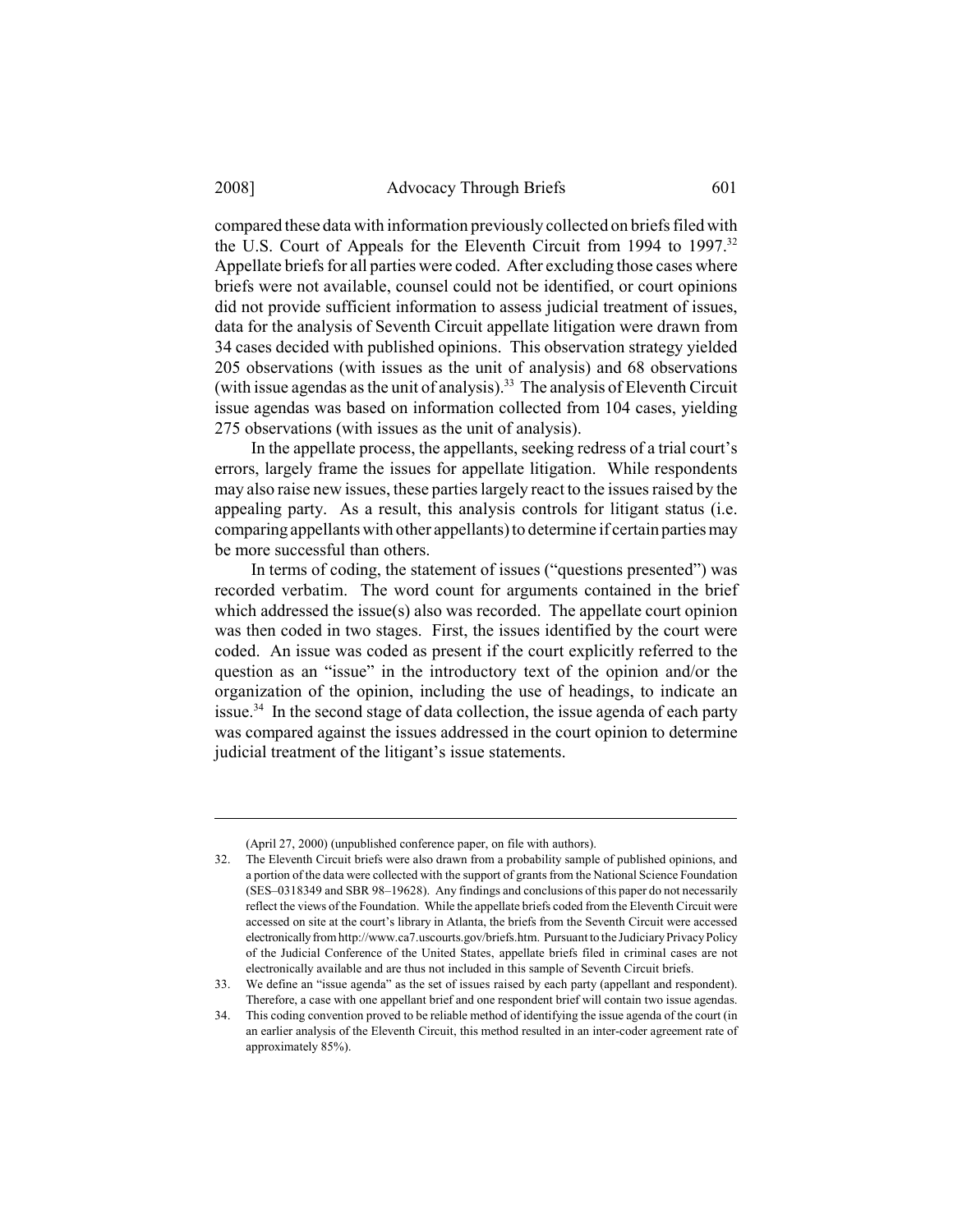Although advocates are interested in shaping the identification of issues in the court's opinion, whether the court agrees with the party on that issue ultimately defines the success or failure of the advocate. It is possible that a court may address every issue raised by an appellant, yet rule against the appellant on each issue. Therefore, some measure of whether a litigant "wins" or "loses" may allow a further examination of a party's overall success in influencing the court. In this last portion of the analysis, we rely on data from the Multi-User Database on the U.S. Courts of Appeals.<sup>35</sup> Using the variable indicating the appeals court's treatment of the decision below, we identified instances of appellant success or failure, focusing only on unequivocal wins and losses  $36$ 

## *1. Dependent Variables*

This in-depth data collection of both the cases and the briefs provided multiple dependent variables for the analysis. The first set of dependent variables reflects whether the court addressed an issue raised in the appellate brief. A dichotomous measure was created to capture the opinion's treatment of the issues. If the court did not discuss the issue,  $37$  this treatment was considered to be "suppression" and a value of zero (0) was coded. If the court clearly addressed the issue as raised by the litigant in the full text of the opinion, then a one (1) was coded for that issue. This information was then aggregated to evaluate the extent to which the court addressed the brief's statement of issues. To measure whether the appellant won or lost, we used an indicator of the appellate court's treatment of the decision below and coded "1" for appellant success if the court granted the petition or reversed or vacated the judgment below. An appellant "loss" was coded "0" if the court dismissed the petition or affirmed the judgment below.

## *2. Independent Variables*

*a. Litigant resources*. Each appellant and respondent was categorized as one of the following: individual, business/corporation, state and local government, or federal government. Individuals who were appearing in their official

<sup>35.</sup> These data were collected with the support of grants from the National Science Foundation (SES–0318349). Any findings and conclusions of this paper do not necessarily reflect the views of the Foundation.

<sup>36.</sup> We excluded cases where the court affirmed in part and reversed in part.

<sup>37.</sup> If a court elaborates on an issue in a footnote, we did not consider this to be issue suppression; however, if the footnote simply mentions that the litigant raised the issue—but the court does not address it—we consider it to be an instance of issue suppression.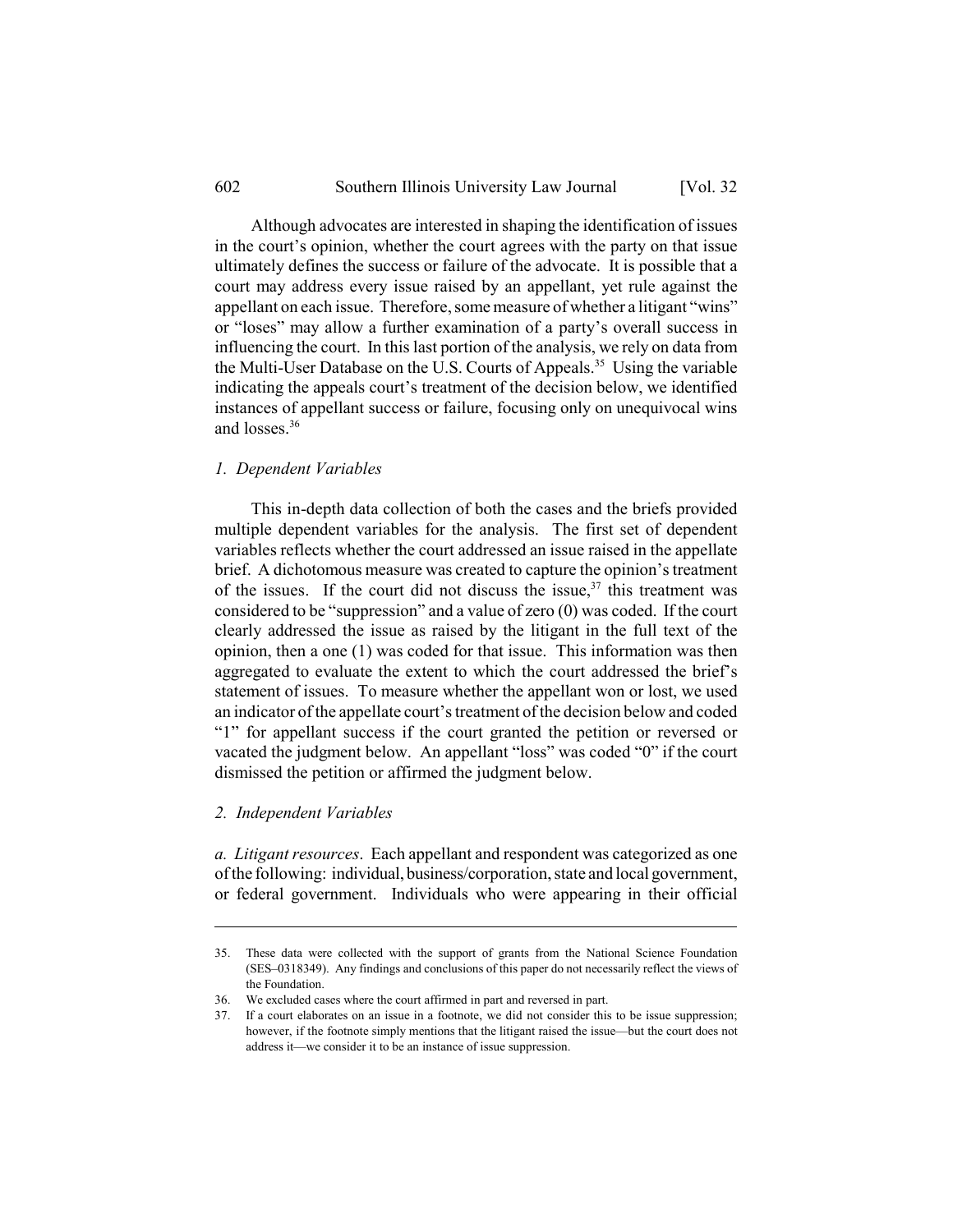capacity were coded according to the organization they represented. Building on party capability theory, this variable ranks the litigants based on their perceived level of resources. While there are certainly many exceptions to this categorization, individuals would be expected to have fewer resources than businesses, businesses less than state and local governments, and the federal government generally possesses substantially more resources than any other type of litigant. One would expect that weaker parties (individuals) will be less likely to have their issues addressed, and lose on those questions more frequently, when compared to organizational litigants. Consistent with party capability theory, one would also expect that those represented by larger litigation teams would be more likely to prevail.

*b. Number of issues raised in the brief.* Given that the appealing party is challenging the status quo, arguments raised in the appellant's brief are more likely to include those that are rejected as "meritless." Litigants who are dissatisfied with the decision of the court below may raise arguments that have little merit because they are desperate for the court to find something that will at least result in a remand to the lower court. Judges also may be less likely to be persuaded by arguments that are lost in a blizzard of legal questions. In this respect, individual arguments may not be adequately developed as a result of too many issues presented. As the number of questions in the issue statement increases, the likelihood of the court addressing any single issue raised in that brief may be expected to decrease.

| Table 1<br>% of 7th Circuit Briefs in which Court Addressed All Issues |                                                 |             |  |  |
|------------------------------------------------------------------------|-------------------------------------------------|-------------|--|--|
| By Number of Issues in Brief, Appellant and Respondent                 |                                                 |             |  |  |
| Number of Issues<br>in Brief                                           | Appellant<br>Respondent<br>$(N=34)$<br>$(N=34)$ |             |  |  |
|                                                                        | $71\%$ (5)                                      | $100\%$ (5) |  |  |
| $\mathfrak{D}$                                                         | $78\%$ (7)                                      | 83% (10)    |  |  |
| 3                                                                      | $71\%$ (5)                                      | $60\%$ (6)  |  |  |
| 4                                                                      | $25\%$ (1)                                      | $100\% (2)$ |  |  |
| $5+$                                                                   | $43\%$ (3)                                      | $20\%$ (1)  |  |  |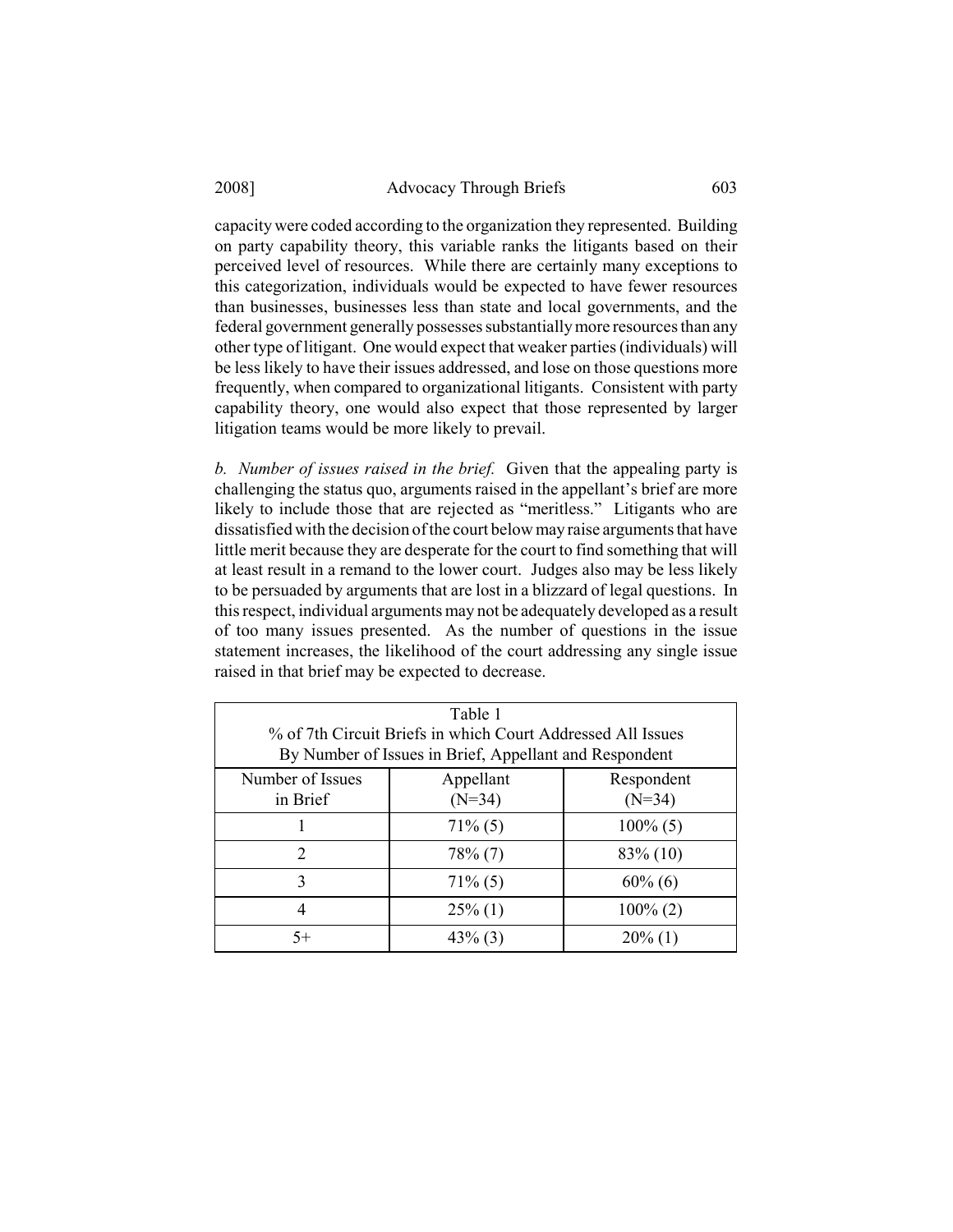#### PART III. RESULTS

In the sample of cases selected, individuals were far more likely than any other group to bring the appeal (in 20 out of the 34 cases), with businesses as a distant second (11 out of 34). On the respondent side, businesses, the federal government, and sub-state governments were the most common litigants, collectively representing 82 percent of the respondents.

| Table 2                     |                                                                                                          |                    |                     |                     |  |
|-----------------------------|----------------------------------------------------------------------------------------------------------|--------------------|---------------------|---------------------|--|
|                             | Judicial Treatment of Issues in Multi-Issue Briefs<br>By Appellant and Respondent, 7th and 11th Circuits |                    |                     |                     |  |
|                             |                                                                                                          |                    |                     |                     |  |
|                             |                                                                                                          | 7th Circuit        |                     | 11th Circuit        |  |
|                             | Applnt<br>$(N=1000)$                                                                                     | Respdt<br>$(N=93)$ | Applnt<br>$(N=273)$ | Respdt<br>$(N=275)$ |  |
| <i>Issue</i><br>Suppression | 20%                                                                                                      | 17%                | 24%                 | 25%                 |  |
| <i>Issue</i><br>Addressed   | 80%                                                                                                      | 83%                | 76%                 | 75%                 |  |

In Table 1, we can see that the court is generally more likely to address all issues presented in a brief when attorneys limit the questions presented to three or fewer issues, which suggests that the recommendations in the *Practitioner's Handbook*38 accurately describe judges' preference for more succinct issue advocacy. It appears that counsel who employ the so-called "blizzard effect" would do well to limit their focus in order to improve the odds of a panel considering their arguments.<sup>39</sup> When too many questions are presented, counsel are not well-positioned to fully develop the arguments underlying each issue, given the restrictions on brief length.<sup>40</sup> However, in our

<sup>38.</sup> *Supra* note 26, at 71–75.

<sup>39.</sup> In one such example of a failed "scattershot" approach, the appellant's brief in an employment discrimination suit listed a total of seven issues, the third of which had seven subparts. The Seventh Circuit panel suppressed all but three of the issues raised by the appellant and affirmed the decision of the district court denying him relief. *See* Johnson v. Cambridge Ind., 325 F.3d 892 (7th Cir. 2003).

<sup>40.</sup> THE PRACTITIONER'S HANDBOOK recommends that attorneys limit briefs to fifty or fewer pages. *Supra* note 26, at 78.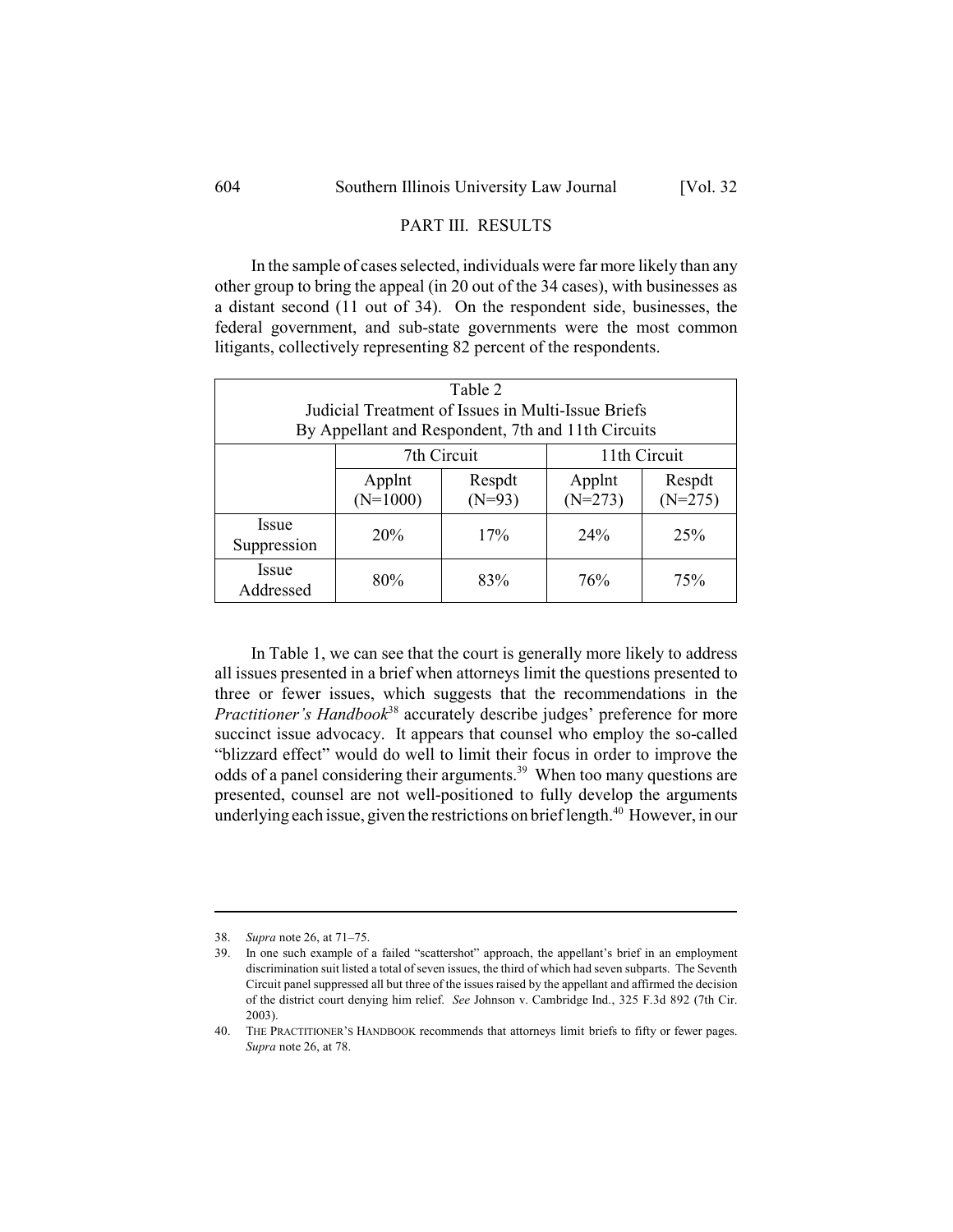| Table 3<br>Judicial Treatment of Issues, By Litigant Type<br>7th Circuit |                                                     |            |           |            |
|--------------------------------------------------------------------------|-----------------------------------------------------|------------|-----------|------------|
|                                                                          | <b>Issues Addressed</b><br><b>Issues Suppressed</b> |            |           |            |
|                                                                          | Appellant                                           | Respondent | Appellant | Respondent |
| Individual                                                               | $N=70$                                              | $N=4$      | $N = 70$  | $N=4$      |
|                                                                          | 23%                                                 | 25%        | 77%       | 75%        |
| Business,                                                                | $N = 37$                                            | $N=90$     | $N=37$    | $N=90$     |
| private                                                                  |                                                     |            |           |            |
| organizations,                                                           | 16%                                                 | 16%        | 84%       | 84%        |
| $&$ government                                                           |                                                     |            |           |            |

sample, counsel in the majority of briefs tended to keep the total number of issues from exceeding three.<sup>41</sup>

Table 2 demonstrates the court's treatment of issues raised by appellants and respondents is similar in both the Seventh and Eleventh Circuits, as well as across time. Individuals, as Table 3 indicates, fare worse than all other categories of litigants (business, private organizations, and government) in issue suppression and issue adoption by the court. This lends support to the party capability account, in which litigants' success may be shaped by the legal resources they can bring to bear on appeal. Perhaps more importantly, this differential in issue adoption demonstrates how "repeat player" litigants can shape "rules of the game" in their favor by convincing the court to adopt their framing of the case.

<sup>41.</sup> It may be argued that issue adoption may be entirely due to the way that attorneys prioritize the issues in their briefs by listing the most important ones first. However, an earlier analysis of briefs from the Eleventh Circuit found no statistically significant relationship between issue order and issue adoption by the Court. *See* Haire, *supra* note 31 at 21. This may be because a number of areas of the law require attorneys to establish certain elements of a claim before moving on to other elements, even if the latter are "stronger" than the former. For example, advocates in employment discrimination cases will discuss whether a prima facie case was made before moving to issues related to causation.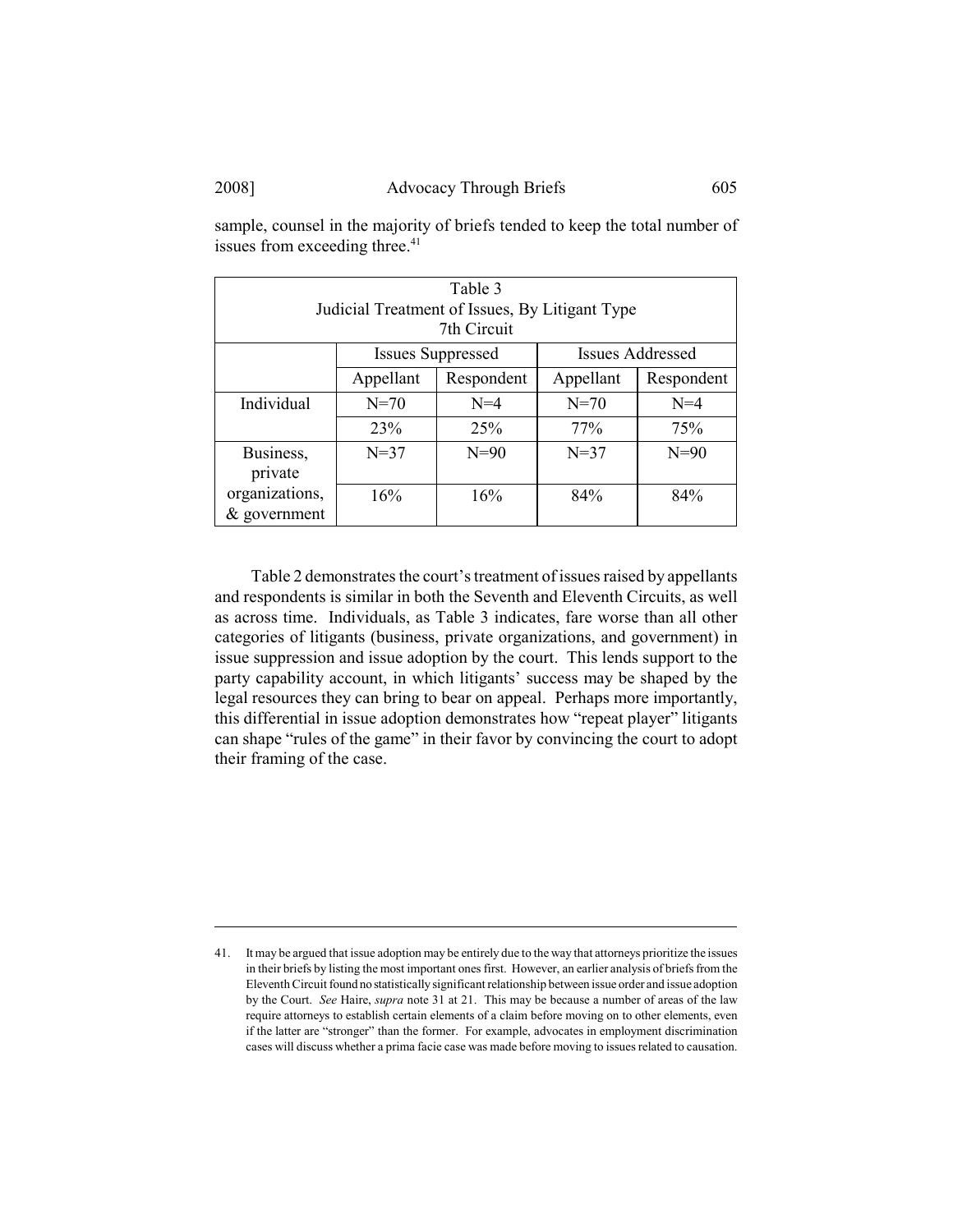| Table 4                       |                                                     |             |        |  |  |  |
|-------------------------------|-----------------------------------------------------|-------------|--------|--|--|--|
| Judicial Treatment of Issues, |                                                     |             |        |  |  |  |
|                               | By Size of Appellant Litigation Team                |             |        |  |  |  |
|                               |                                                     | 7th Circuit |        |  |  |  |
|                               | Single Attorney<br>2–3 Attorneys<br>$4 +$ Attorneys |             |        |  |  |  |
| Issue<br>Suppression          | 24%                                                 | $5\%$       | 27%    |  |  |  |
| <b>Issue Addressed</b>        | 76%<br>73%<br>95%                                   |             |        |  |  |  |
|                               | $N = 76$                                            | $N = 21$    | $N=10$ |  |  |  |

Tables 4 and 5 clearly show that litigants who can retain multiple attorneys have a distinct advantage over those who do not, though the effect appears to have somewhat diminishing returns for appellants once the legal team increases beyond three attorneys.<sup>42</sup> This finding may reflect case selection effects, namely, that higher profile, "winnable" appeals may attract more resources and attorney manpower than appeals that appear to be weaker. Single attorneys with fewer resources simply may not have the luxury of being as selective as larger firms, and as a consequence, are not as successful in persuading the court to adopt their arguments and issue frames.

| Table 5<br>Judicial Treatment of Issues,<br>By Size of Respondent Litigation Team<br>7th Circuit |                                                     |          |        |  |  |
|--------------------------------------------------------------------------------------------------|-----------------------------------------------------|----------|--------|--|--|
|                                                                                                  | Single Attorney<br>2–3 Attorneys<br>$4 +$ Attorneys |          |        |  |  |
| <i>Issue</i><br>Suppression                                                                      | 20%                                                 | 19%      | $5\%$  |  |  |
| <b>Issue Addressed</b>                                                                           | 80%                                                 | 81%      | 95%    |  |  |
|                                                                                                  | $N = 25$                                            | $N = 54$ | $N=19$ |  |  |

Moving beyond the court's consideration of issue agendas and specific issues, we can see that the success of repeat player litigants is reflected in case

<sup>42.</sup> We acknowledge that other measures of legal resources, such as law firm size, might provide additional leverage in understanding the nature of the advantages for litigants.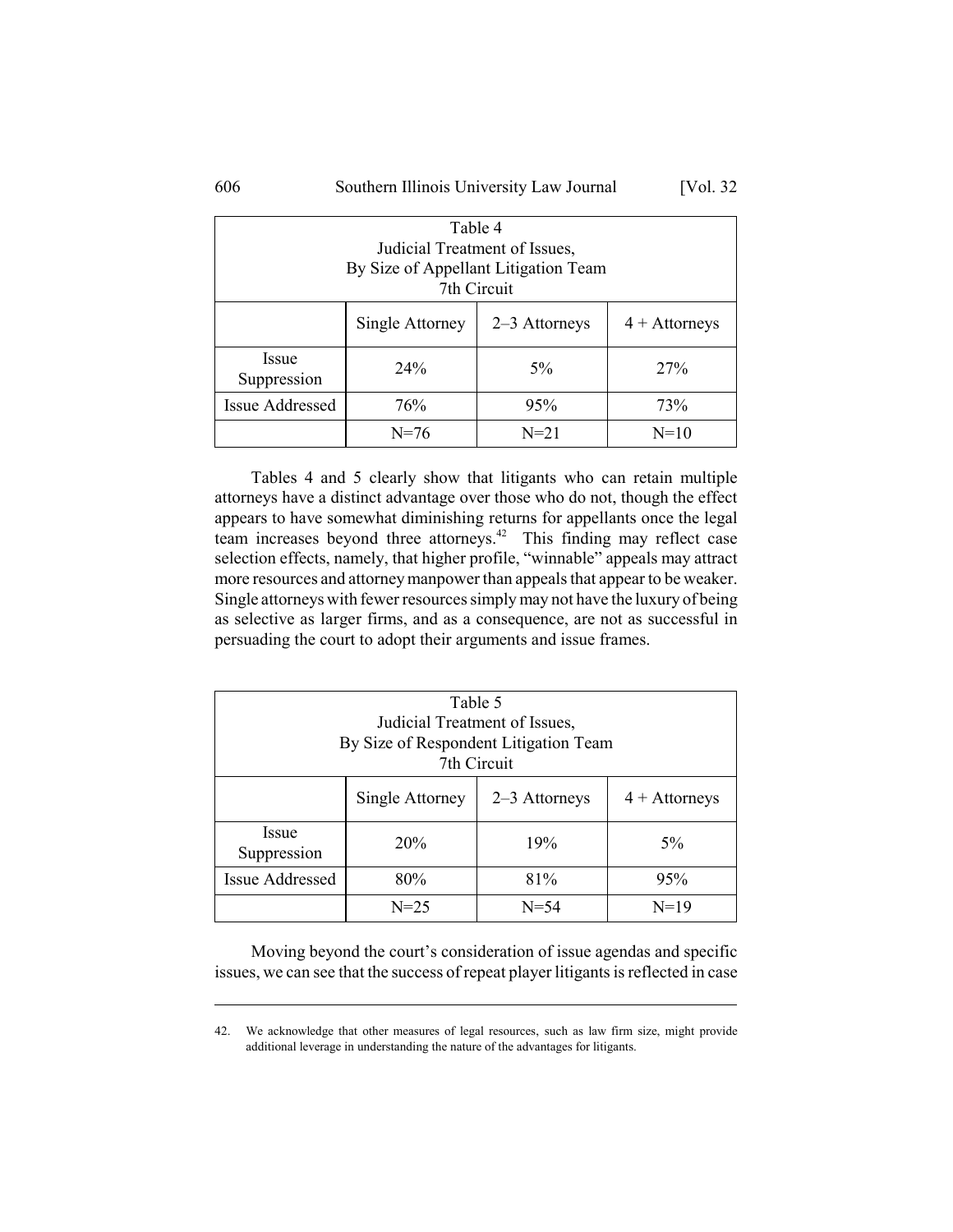outcomes (see Table  $6$ ).<sup>43</sup> Legal resources, too, play a role in the larger picture. While, overall, appellants lose more often than they win, as the size of litigation team increases, the appellant success rate increases from twentythree percent (with a single attorney) to thirty percent (with four or more attorneys). This advantage is mirrored in the Seventh Circuit data, which shows a slightly larger increase with additional counsel.

| Table 6<br>Appellant Success <sup>44</sup> |                |                  |                      |                  |
|--------------------------------------------|----------------|------------------|----------------------|------------------|
|                                            |                | By Litigant Type |                      |                  |
|                                            | Individuals    | <b>Business</b>  | State-Local<br>Gov't | Federal<br>Gov't |
| <b>All Circuits</b>                        |                |                  |                      |                  |
| Won                                        | 22.6%<br>(306) | 24.8%<br>(114)   | 36%<br>(49)          | 63.2%<br>(72)    |
| Lost                                       | 67.4%<br>(911) | 59.5%<br>(273)   | 47.1%<br>(64)        | 24.6%<br>(28)    |
|                                            | $N = 1352$     | $N = 459$        | $N = 136$            | $N = 114$        |
| 7th Circuit                                |                |                  |                      |                  |
| Won                                        | 15.2%<br>(21)  | 10.3%<br>(3)     | 40%<br>(2)           | 75%<br>(6)       |
| Lost                                       | 80.4%<br>(111) | 79.3%<br>(23)    | 60%<br>(3)           | 25%<br>(2)       |
|                                            | $N=138$        | $N=29$           | $N=5$                | $N=8$            |

<sup>43.</sup> The results shown here suggest that litigants who are more successful in having their issues addressed by the court are also those who are more successful on appeal, in terms of case outcomes. However, it should be stressed that, in order to make a stronger showing of that relationship, we would need to collect and code briefs for all cases included in Table 6 (which is not possible at this time, given availability and resource constraints on collecting such data). Nonetheless, given our sampling procedure, we are confident that this relationship would continue to hold if the sample was expanded.

<sup>44.</sup> Winning is defined as those cases where the court reversed, vacated, remanded, or the petition was granted. Losing is defined as those cases where the court affirmed or denied the petition. "Mixed" outcomes were not counted as "winning" or "losing." These data are drawn from the update to the Multi-User Database of Decisions of the U.S. Courts of Appeals. The dataset represents a stratified random sample of 30 cases decided with published opinion per circuit year, 1997–2002.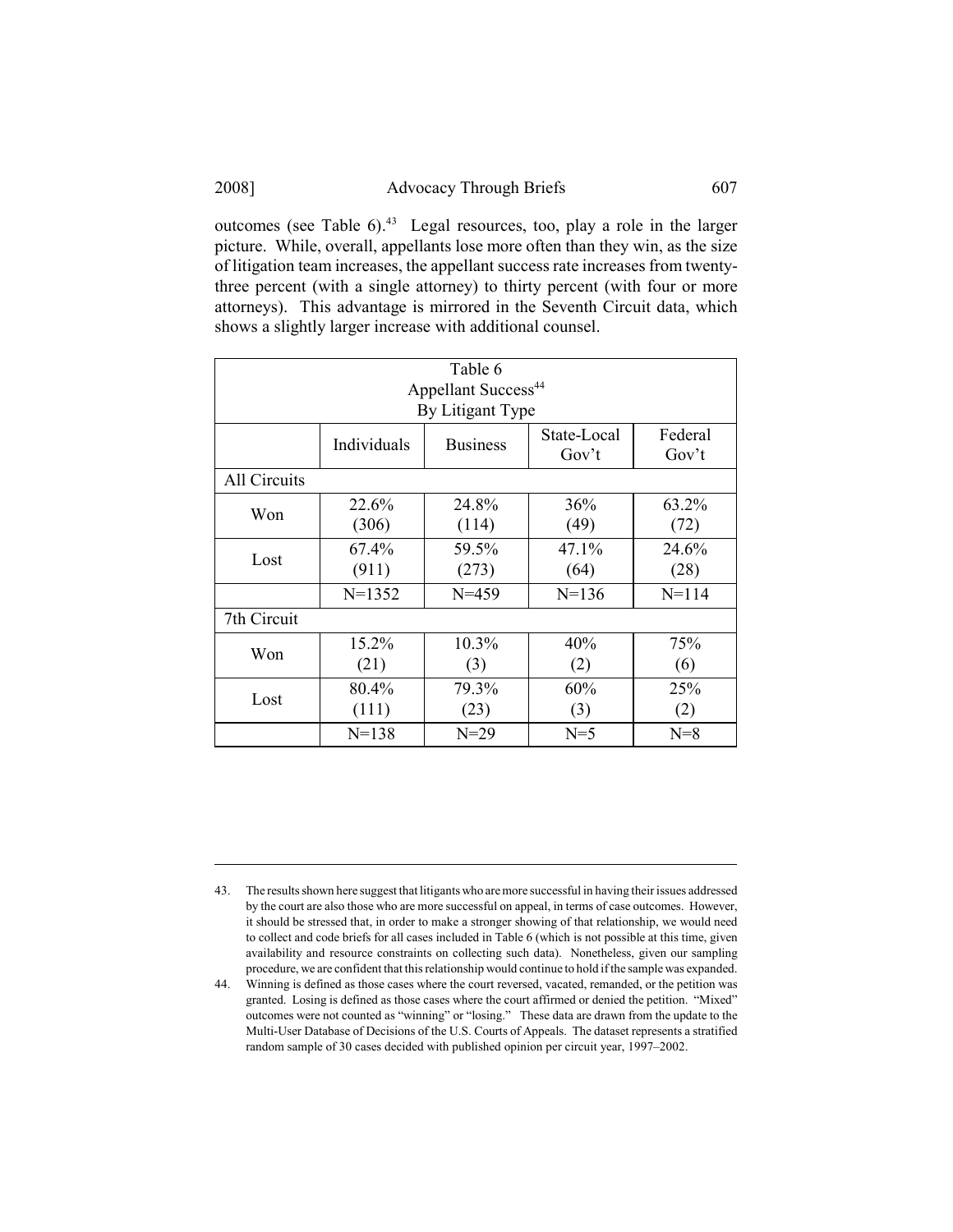| Table 7<br>Appellant Success <sup>45</sup><br>By Size of Litigation Team |                                            |               |               |  |
|--------------------------------------------------------------------------|--------------------------------------------|---------------|---------------|--|
| Single Attorney<br>2–3 Attorneys<br>$4 +$ Attorneys                      |                                            |               |               |  |
| All Circuits                                                             |                                            |               |               |  |
| Won                                                                      | 22.9% (220)                                | 27.5% (228)   | $30.3\%$ (83) |  |
| Lost                                                                     | 68% (653)<br>60% (497)<br>50.4% (138)      |               |               |  |
|                                                                          | $N = 961$                                  | $N = 829$     | $N = 274$     |  |
| 7th Circuit                                                              |                                            |               |               |  |
| Won                                                                      | $15.5\%$ (16)                              | $20.7\%$ (12) | $25\%$ (3)    |  |
| Lost                                                                     | $80.6\%$ (83)<br>$74.1\%$ (43)<br>58.35(7) |               |               |  |
|                                                                          | $N=103$                                    | $N = 58$      | $N=12$        |  |

#### PART IV. CONCLUSION

Given the relatively limited scope of our study, the findings discussed above ought to be viewed as merely a first step in fully understanding the dynamics of issue framing in the judicial context. However, this examination of issue advocacy in the U.S. Court of Appeals for the Seventh Circuit provides an empirical basis for understanding the characterization of appellate litigation offered by judges. Courts clearly rely on advocates for framing the questions raised in the appeals. Appellants establish the baseline issue agenda and appellees make only modest changes to that baseline. Nevertheless, judges frequently focused on a narrower set of issues than those raised in the briefs,<sup>46</sup> and issue suppression was generally more likely when a brief raised "too many" questions. The resources of litigants also may play a role as individual appellants and those represented by a single attorney were more likely to have issues suppressed by the court.

<sup>45.</sup> This analysis includes only those cases where at least one attorney was listed as representing the appellant.

<sup>46.</sup> We note that the analysis focuses on published opinions. As a result, it is likely that courts, focusing on the precedential value of the court's opinion, may be more likely to suppress insignificant issues. However, it is also plausible that judges, knowing that the audience for the opinion will extend beyond the litigants, will be attentive to fully developing potential issues.